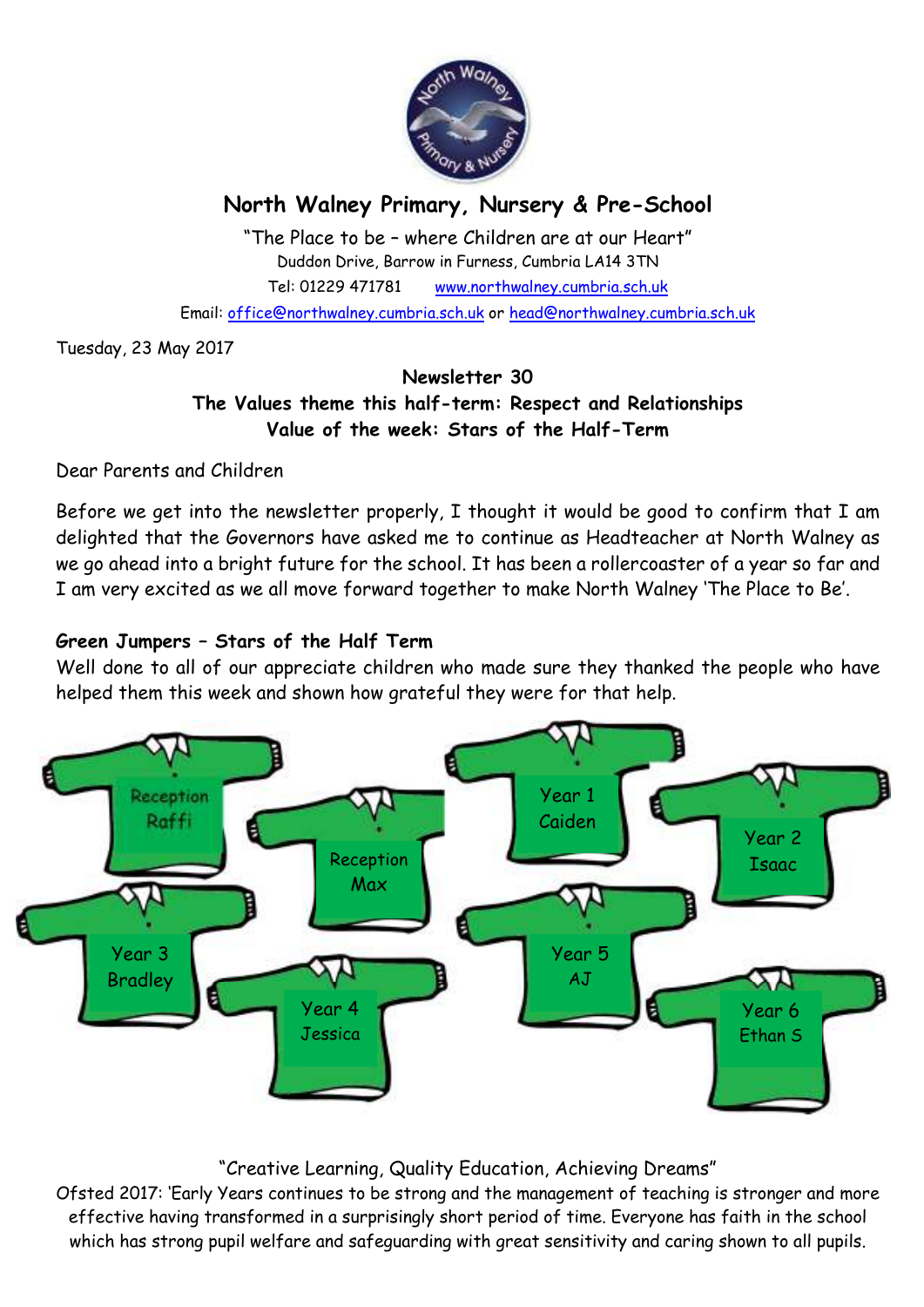### **Walney Gala Disco**

Thank you to everyone who came along to the Gala Disco. Altogether they raised £189.00 towards the Gala Day Festivities which are happening on Sunday 2<sup>nd</sup> July on the school field. Further details about the Big Day will be coming out soon! How exciting!





### **Visit from Jon Woodcock**

A big thank you to John Woodcock and his team for visiting the school on Friday as we celebrated our rebirth as a school with the planting of two new trees at the front of school. This is such an important time for the school as we want to make sure EVERYONE knows that North Walney is 'The Place to Be' for nursery and primary education. Please, please make sure you are telling everyone how much things have changed and how fab the school is as we want to show everyone what a bright future North Walney has!

A big thank you to all of the staff who have kindly handed out leaflets about the school in recent weeks – especially Jean, who has been instrumental in publicising the school!

More photographs from John's visit are now on the school website and Twitter & Facebook feeds.

#### **Painting Days**

Next week, during the holidays, some of the staff and parents are coming in to school to do a spot of painting. Next Tuesday and Wednesday the group will be hopefully be painting the main hallway, the SERIS room, the Art room and (if I remember my ladders) the hall. If any other parents are free to help at any time, the more the merrier! Thank you to those who have already volunteered.





#### **Have you suggested a name for the new-look Breakfast and After-School Club?**

Don't forget to get your entries in for our new Breakfast and After-School Club name. So far I have nearly 20 suggestions, and over the holidays we will be looking at them and deciding what to call the new club. Once we have a name I will send out more details of how the club will run as well as registration forms for all that are interested. Exciting times ahead!

#### **Planting around school**

As you may have noticed, part of John Woodcock's visit was to plant two new trees at the front of school. Some of the children have already been helping us to brighten the front of school by planting shrubs and clumbers along the fenceline. Last week we also started the planting of our meadow area at the far side of the playing field. Our next stage is digging over the vegetable

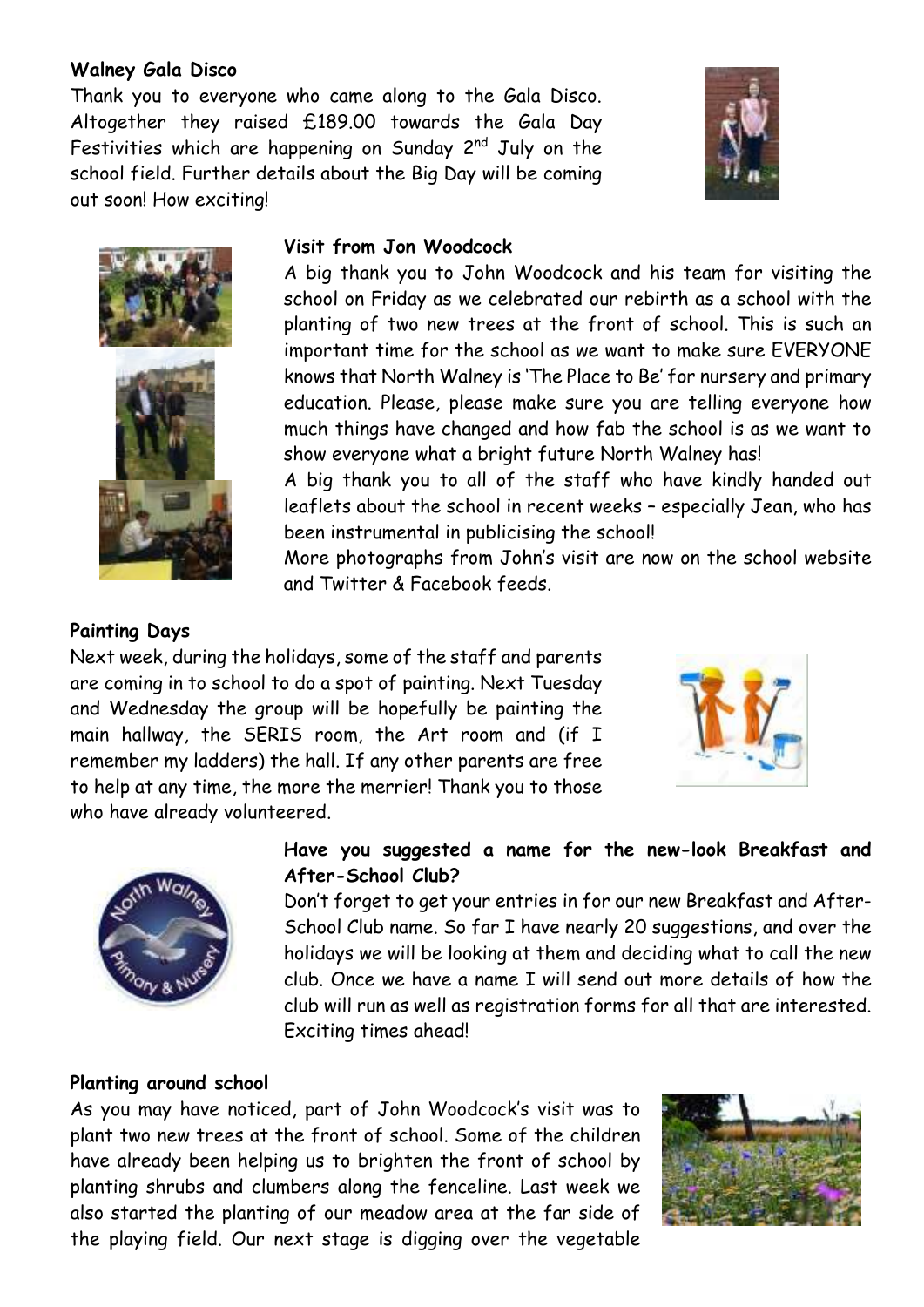plots which is happening over the holidays and then, if anyone would like to contribute some bulbs or seeds which we can grow, we would then like to start getting these in the ground ready for next Spring so that the school becomes a rainbow of colours for everyone to enjoy. A big thankyou to Graham and Mark for all of their hard work for this project – its going to look beautiful!





#### **Scarecrow Project**

Also, as part of our school grounds project we wondered if the children would like to make scarecrows over the holidays if they have the time. Wouldn't it look fabulous to have their scarecrows all over the school grounds, keeping an eye on the seeds and bulbs that have been planted. If your child wants to have a go you can easily Google how to make one or visit https://www.rhs.org.uk/educationlearning/gardening-children-schools/familyactivities/Activities/activities/make-a-scarecrow for easy to follow

instructions!

#### **More photos on Twitter and our School Website**

We are currently getting all of our IT in school sorted out and so I haven't been posting many photographs on the school website – however, please do check it out as lately I have managed to get more photos and videos posted! Photos from Brantwood, from the Nursery/Reception class and from the Tree Planting can now be found on our Summer 2017 events page, plus all the latest news about the school and as we move into the future, the website will have more and more on it! So keep your eyes peeled!





#### **Freezepop Friday AND Non-Uniform Day!**

As well as being Freezepop Friday with Mrs Hambleton (20p a freezepop), we are also holding a Non-Uniform day to raise funds for the PTA. Anyone who wishes to wear non-uniform on Friday can donate £1.00 to the PTA which will then be used for new and exciting projects for the children in the future. Thank you to all who continue to support and donate to the PTA!

#### **And the GRAND TOTAL is…**

Thank you to everyone who has sent their Sponsor Money in! I am delighted to announce that, in total, we have raised an incredible £1137.92. All of this money will now go towards much needed equipment and resources for the children as we start our new curriculum next September! This wouldn't have been possible without your help – thank you all so much!